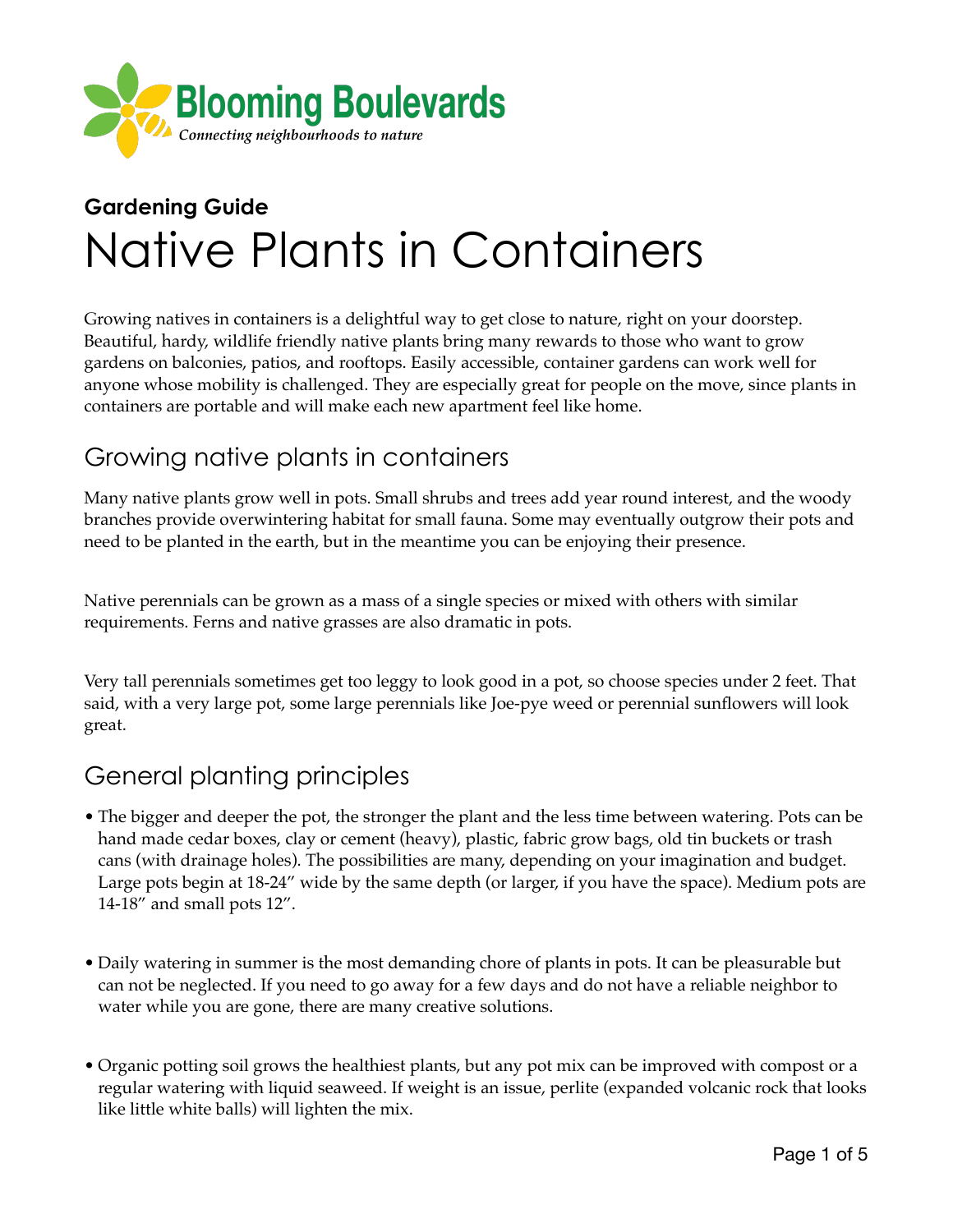

- Mulch the soil in the pots with leaf litter, rotted bark, or sand/fine gravel for dry land species. Natural mulches protect the roots and provides habitat for overwintering and ground nesting pollinators.
- Planters in exposed locations may need to be protected in the winter with an insulating tarp, depending on what you are growing in them.

### Care and maintenance tips

#### OBSERVE YOUR PLANTS

**Observation is important.** Regular inspection of your plants is part of their care.

#### USE A DRIP SYSTEM FOR WATERING

Numerous types available, Recommended: 1/4-inch completely porous soaker hose.

- **Have a valve for every drip line.** Valves are like a faucet so you can turn them on and off and you can regulate the water flow to every container on the line. Different containers will require different amounts of water and one line for everything just won't work.
- **Expect your drip rate to be like the ticking of a clock.** If it's any faster, you run the risk of overwatering. If it's slower, your plants will be under-watered.
- **On hot days, run the drip system twice a day.** Run your drip system for 5 minutes on an average temperature day, one time per day. If it's over 90-degrees, run it two times per day.
- **Troubleshoot your watering system.** Sometimes a bit of sleuthing will reveal broken parts of a drip system. Go through your system, check your hose, pipes, valves, and manifold. Sometimes you have to look under the hood.

#### DEAL WITH DEAD PLANT MATERIAL

Dead plant material provides shelter and sometimes food for wildlife and if it decays in place, the humus it produces conditions the soil and feeds beneficial soil organisms.

- **Disease** Prune and destroy diseased plant material.
- **Deadheading pros & cons -.** Deadheading gives a plant more energy so it can continue to produce more flowers. **Compost** - Dead stems and leaves should remain on non-woody plants through the winter , then can be collected in spring and composted. Compost may be used to top-dress the soil surface.

#### WHAT TO DO ABOUT PESTS?

Note that native plants are meant to be food for other wild creatures. Some damage is acceptable. If a plant's survival is threatened, you may take steps to protect the plant without doing harm to your garden's wildlife.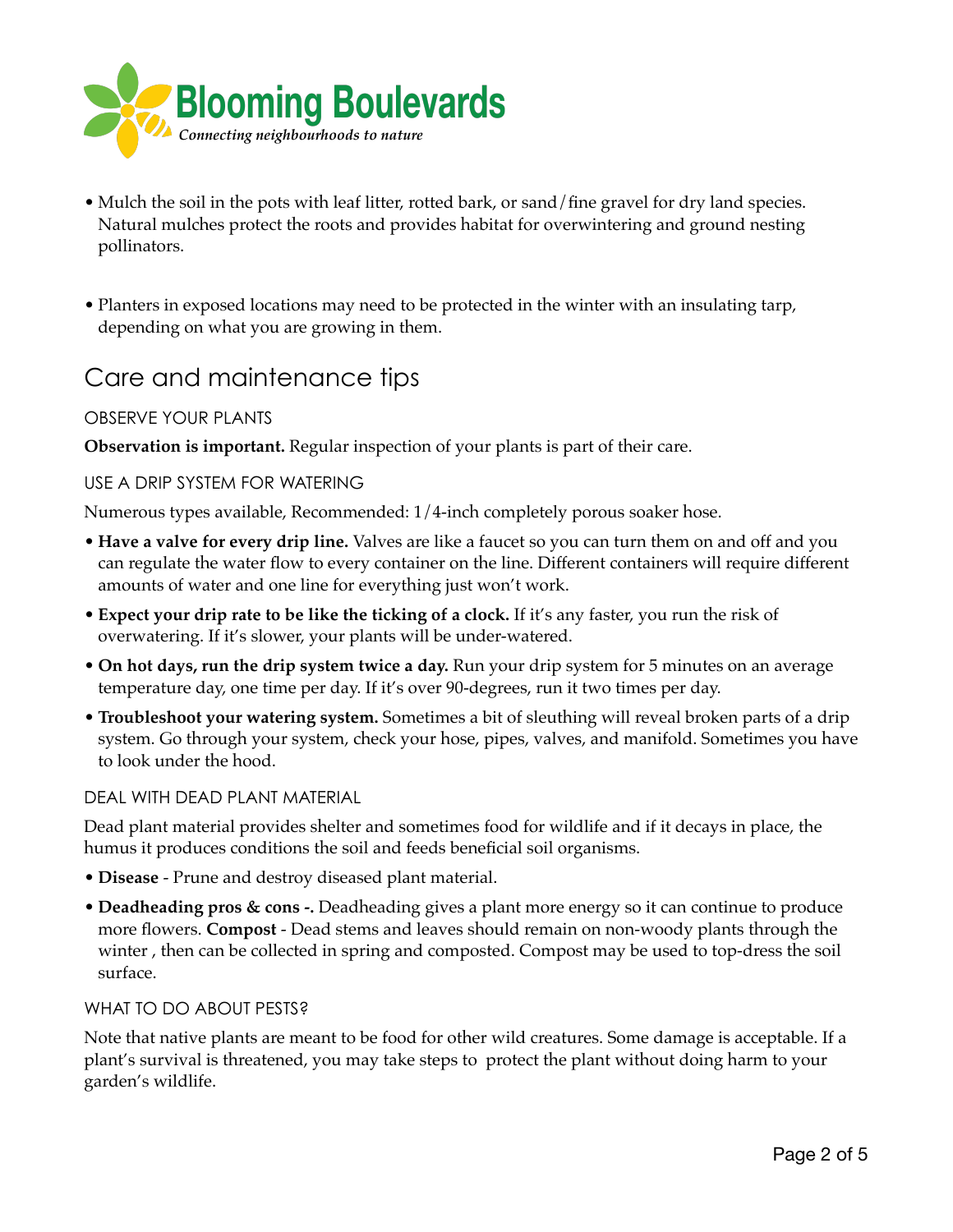

- **Remove by hand.** Slugs and aphids are easy to peel off and remove. A strong spray of water will remove aphids, or squash them by hand. Aphids can be squashed or killed by a strong stream of water.
- **Recognize the interaction between pest and beneficial insects.** Beneficial wasps and beetles such as ladybugs prey on gardens pests. Encourage the presence of beneficials and let them do their job.

#### CHOOSE THE RIGHT CONTAINER

The type of container you select will have a big impact on the success of your plants.

- **Container size is more important than shape.** The larger the container, the better. They're easier to manage and you can water less often.
- **Use fiberglas or glazed ceramic containers.** Fiberglas is lightweight and comes in variety of designs. Ceramic containers have thick walls which hold in moisture, are frost resistant, and don't absorb water, but they are heavy.
- **Avoid terra cotta.** In the winter it freezes and cracks. In the summer, it absorbs and takes away water from the plants.
- **Avoid metal containers.** Absorb heat, can become too warm for proper plant growth , may scorch your plants. Only use in the shade.

#### PREPARE YOUR CONTAINER CORRECTLY

The container is the home of your plants and it needs proper attention and preparation.

- **Use 5/8-inch drainage holes.** Any smaller is inadequate drainage. Any larger, and too much soil falls through. A 3 cubic foot container, should have 2 drainage holes.
- **Raise containers off the ground.** Your container should not sit flat on the surface or it won't drain properly. Lift it 1/4-1/2-inch off the ground.
- **Use saucers to eliminate staining concerns, not to hold water.** A container is not lifted enough when it's sitting in a saucer which can cause plant roots to rot. If you use a saucer, raise the container so it can get some air space, and always remove excess water out of the saucer.

#### Sources:

McCargo, Heather. **Balcony gardens – Natives in pots for urbanites and people on the move,** Wild Seed Project. https://wildseedproject.net/2016/01/balcony-gardens-natives-in-pots-for-urbanites-andpeople-on-the-move/

Dizmon, Khara. **Success Secrets for Healthy Container Gardens**, Garden Design. https:// www.gardendesign.com/containers/success-tips.html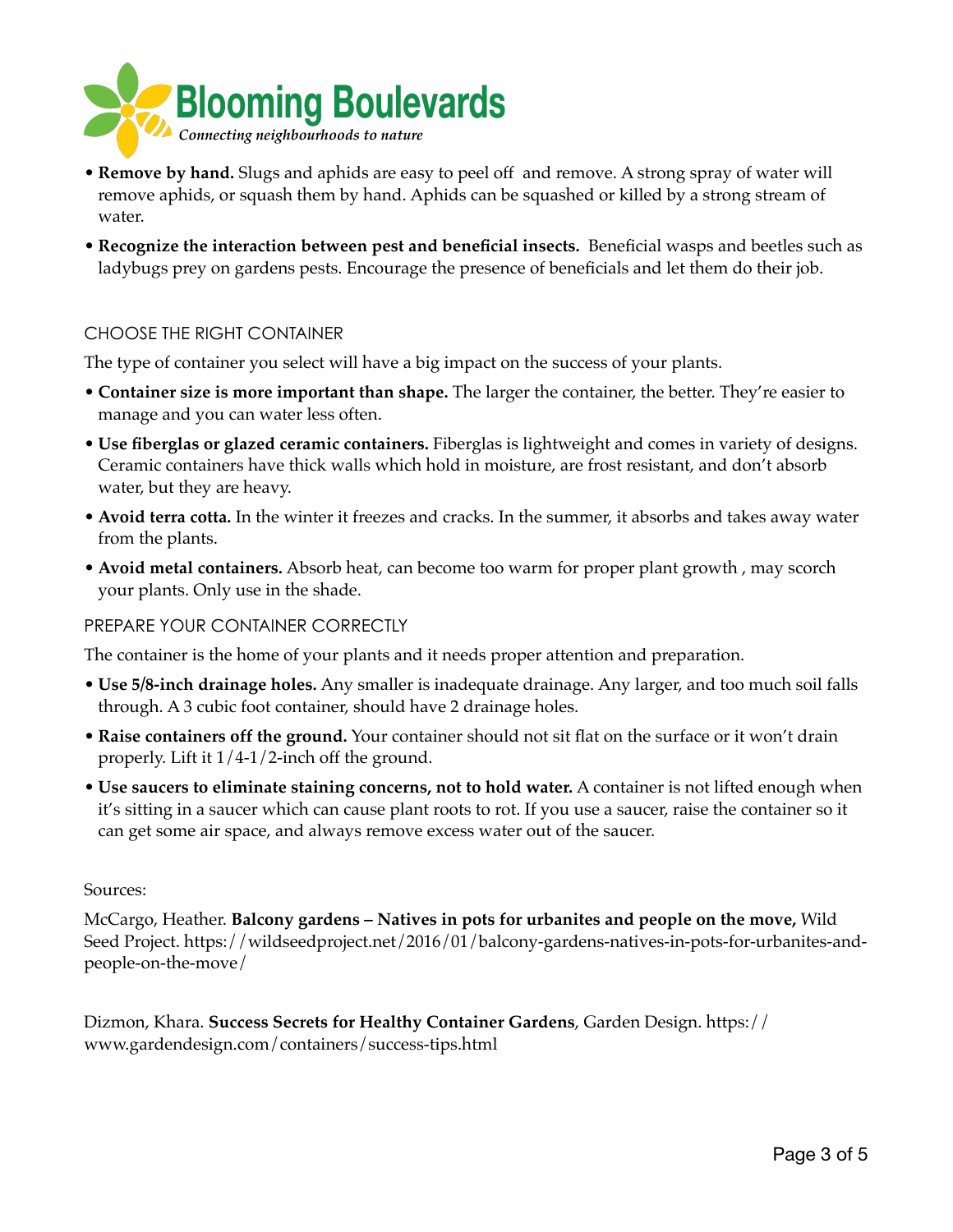

# Natives to grow in containers

### **For a shady location**

• **Woody shrubs in large pots**  Witch hazel *Hamaelis virginiana*  Bush-honeysuckle *Diervilla lonicera*

#### • **Perennials for medium pots**

Ferns – Christmas fern *Polystichum acrostichoides*, Maidenhair fern *Adiantum pedatum*, Lady fern *Athyrium felix-femina* Solomon's seal *Polygonatum biflorum* Cranesbill geranium *Geranium maculatum* Baneberry *Actaea rubra* or *A. pachypoda* Jack-in-the-pulpit *Arisaema triphyllum* Canada Columbine *Aquilegia canadensis*  Jacob's ladder *Polemonium reptan*s False Solomon's seal *Maianthemum racemosu*m Blue lobelia *Lobelia siphilitica* Cardinal flower *Lobelia cardinalis* Wood asters– *Symphotrichum cordifolium, Eurybia divaricata, E .macrophylla* White snakeroot *Ageratina altissimo*

#### • **Small perennials for window boxes or small pots**

Woodland stonecrop *Sedum ternatum*  Violet *Viola blanda, V. cucullaria*, Virginia waterleaf *Hydrophyllum virginianum* Wild ginger *Asarum canadense* Woodland strawberry Wood phlox *Phlox divaricata* and *P. stolonifera* Pennsylvania sedge

### **For a mostly sunny location**

- **Small trees in large pots**  Smooth Serviceberry *Amelanchier laevis*
- **Shrubs for medium pots** Sweet-pepperbush *Clethra alnifolia*